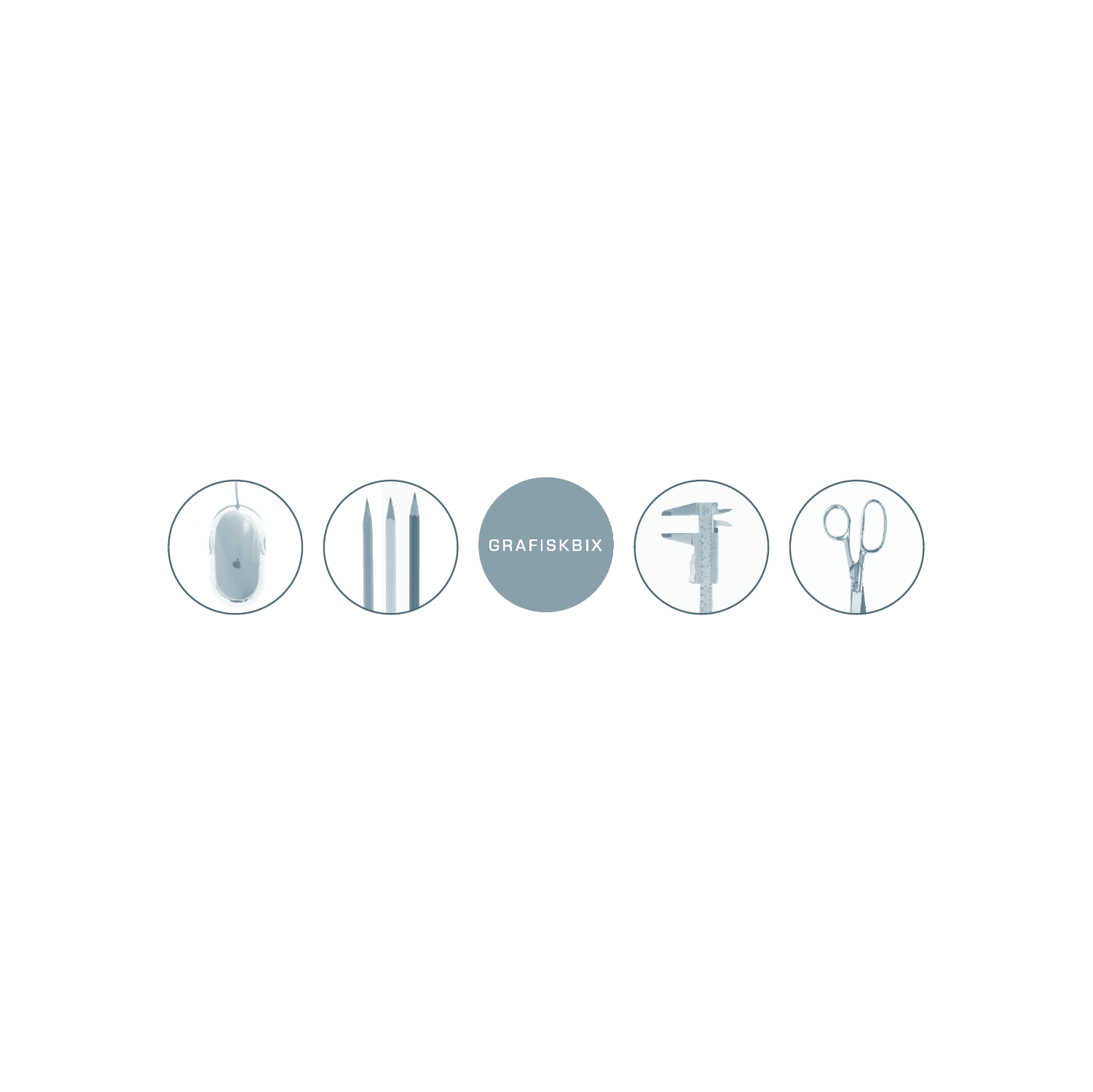| <b>GRAFISKBIX</b> | <b>HOW TO GET CONNECTED</b>                                                                                            |
|-------------------|------------------------------------------------------------------------------------------------------------------------|
| ORDER             | Send an e-mail with<br>job-info to gr@fiskbix.dk                                                                       |
| INFO              | Usage, deadline, format<br>ideas, guidelines (if any).<br>(colour, type, product etc).                                 |
| CONFIRMATION      | You will receive an e-mails<br>to confirm an order.                                                                    |
| <b>MEETINGS</b>   | We can meet up, but<br>e-mails and phone-calls<br>works fine for me.<br>Face-time meetings are<br>against firm-policy. |

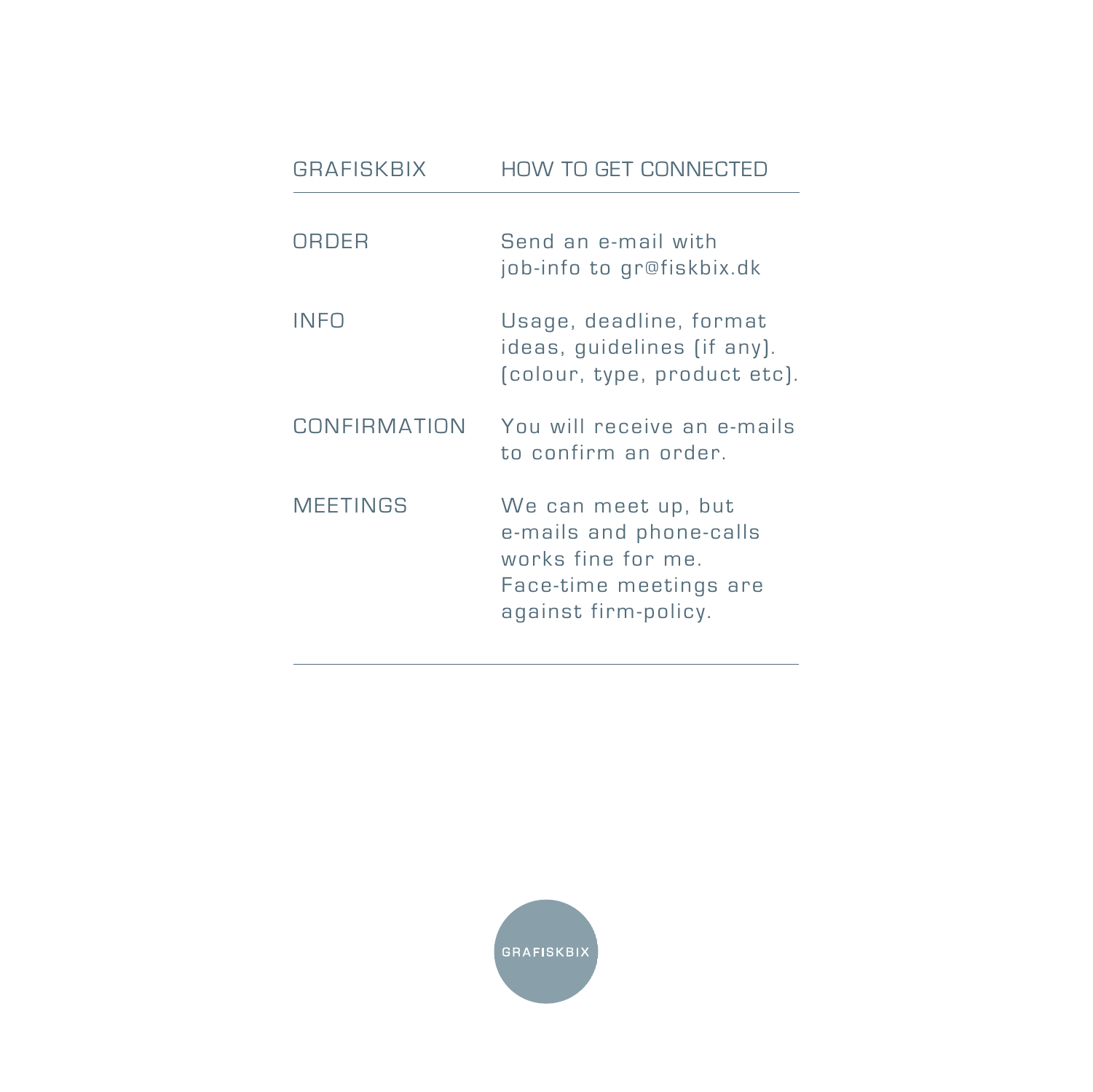| <b>GRAFISKBIX</b> | <b>HOW TO GET STARTET</b>                                                               |
|-------------------|-----------------------------------------------------------------------------------------|
| <b>TOOLBOX</b>    |                                                                                         |
| <b>TEXT</b>       | Write directly in an e-mail<br>Send text-document-file.                                 |
| <b>ARTWORK</b>    | Attached in an e-mail<br>Shared on dropbox<br>Download-link (transfer)                  |
| Photos:           | JPG<br>PNG<br><b>PSD</b>                                                                |
| Artwork:          | PSD (layer)<br>Al-file (vector)                                                         |
| Documents:        | PDF (editable)<br>PSD (layered)<br>InDesign IDML (links, font)<br>Al-file (links, font) |

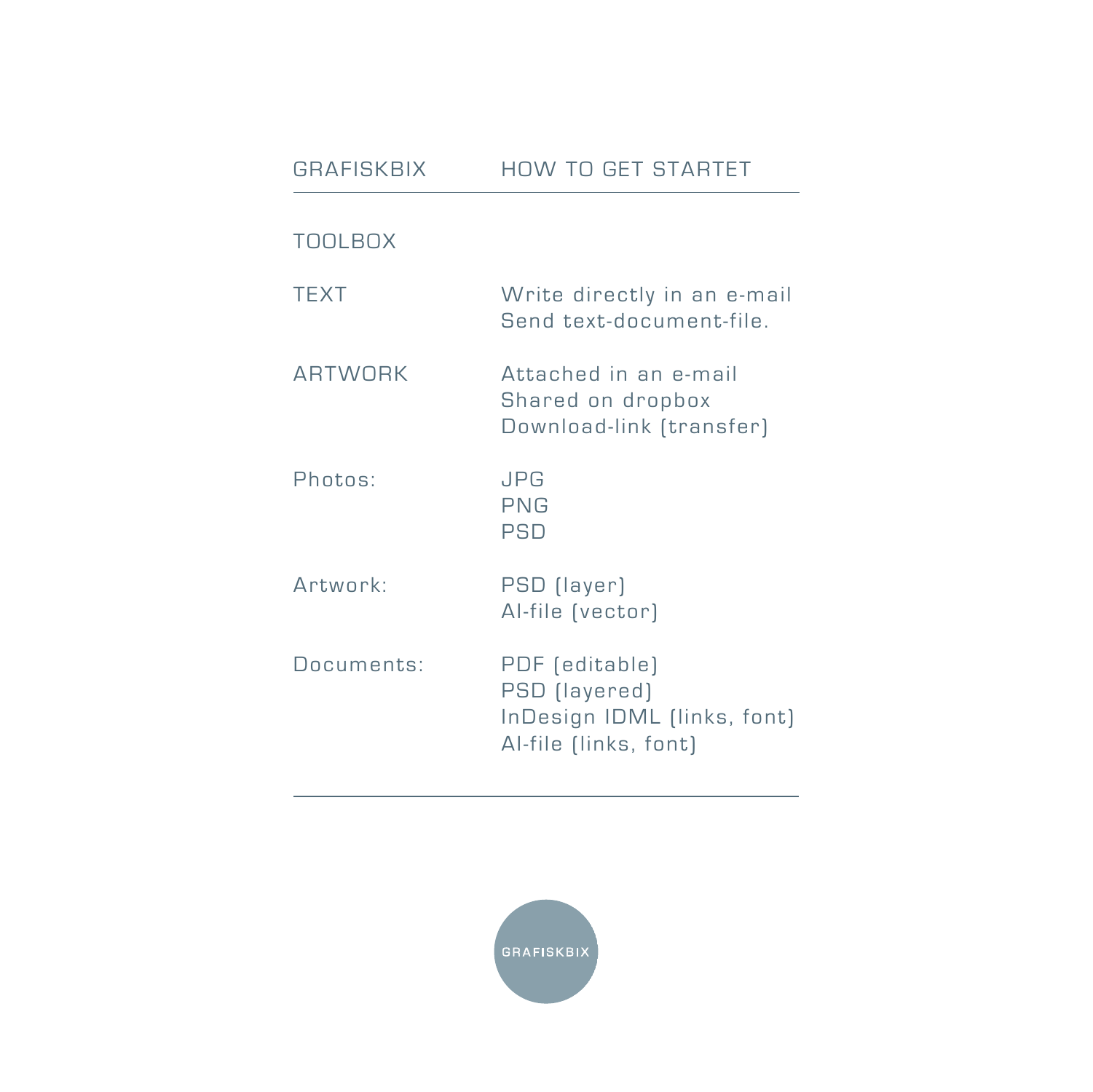## GRAFISKBIX HOW TO GET A JOB DONE

PROOF I will send you a numbered e-mails with files attached for proff-reading untill the final approval. File-names for proff-reading starts with a number and ends with a job-number. These files cannot be used for printing.

## APPROVAL You will send me an e-mail to confirm the approval. I will send a RTP-file to you or an e-mail of your choice.

File-names for RTP-files always starts with the word "RTP" = ready-to-print file.

GRAFISKBIX do not take any responsibility for proofreading, artwork and text provided by customers for a job (copyright, legal use, obsolete etc.). I do not have sufficient knowledge for brands, strategies or language.

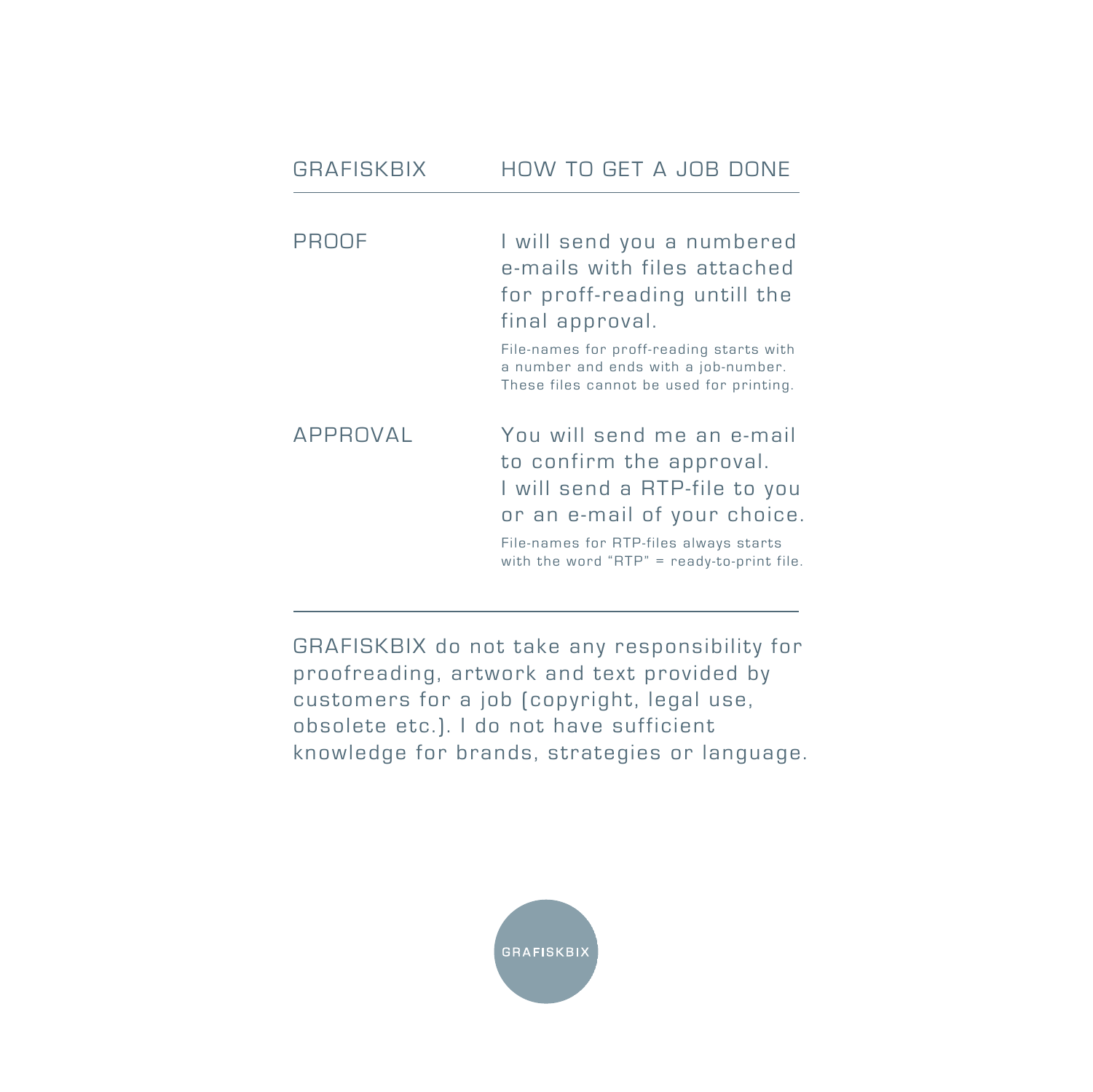| <b>GRAFISKBIX</b>                                                 | <b>INFORMATION</b>                                                                        |
|-------------------------------------------------------------------|-------------------------------------------------------------------------------------------|
| E-MAIL                                                            | gr@fiskbix.dk                                                                             |
| <b>MOBILE</b>                                                     | +45 21627056                                                                              |
| <b>WEBSITE</b>                                                    | www.grafiskbix.dk                                                                         |
| <b>ADDRESS</b>                                                    | <b>GRAFISKBIX</b><br>Axel Heides Vej 13<br>2970 Hørsholm<br>Denmark<br>Att. Gerd Wassmann |
| <b>CVR</b>                                                        | 26 85 76 78<br>Central Business Register No                                               |
| <b>BANK</b><br><b>ACCOUNT NO</b><br><b>IBAN</b><br>BIC-kode/SWIFT | Nykredit<br>5490-0000933587<br>DK6754900000933587<br><b>NYKBDKKK</b>                      |

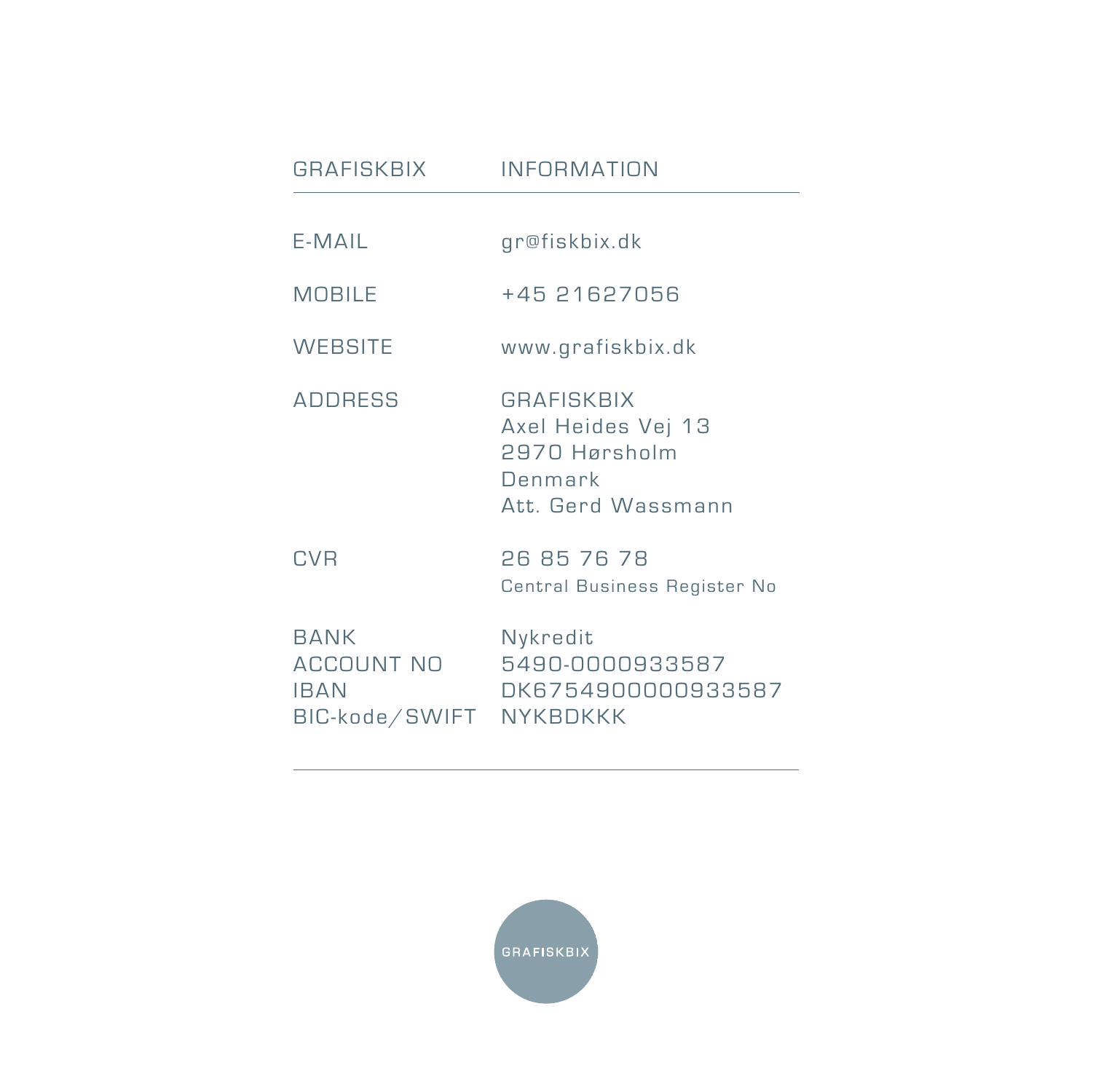| <b>GERD</b> | CURRICULUM VITAE [CV]                                                                         |
|-------------|-----------------------------------------------------------------------------------------------|
| 1981-1983   | <b>HIGH SCHOOL</b><br>mathematical student                                                    |
| 1984        | <b>BUSINES SCHOOL</b><br>law and accounting                                                   |
| 1985-1986   | <b>SABBATICAL YEAR</b><br>wine student                                                        |
| 1987-1990   | <b>GRAFISKBIX</b><br>illustration<br>graphic/industrial design                                |
| 1991-1999   | <b>ADVERTISING AGENCIES</b><br>graphic design / creative leader                               |
| 1999-2002   | <b>GRAPHIC IN-HOUSE</b><br>start-up of graphic in-house<br>department manager<br>art director |
| 2002 -      | <b>GRAFISKBIX</b><br>illustration<br>graphic/industrial design                                |